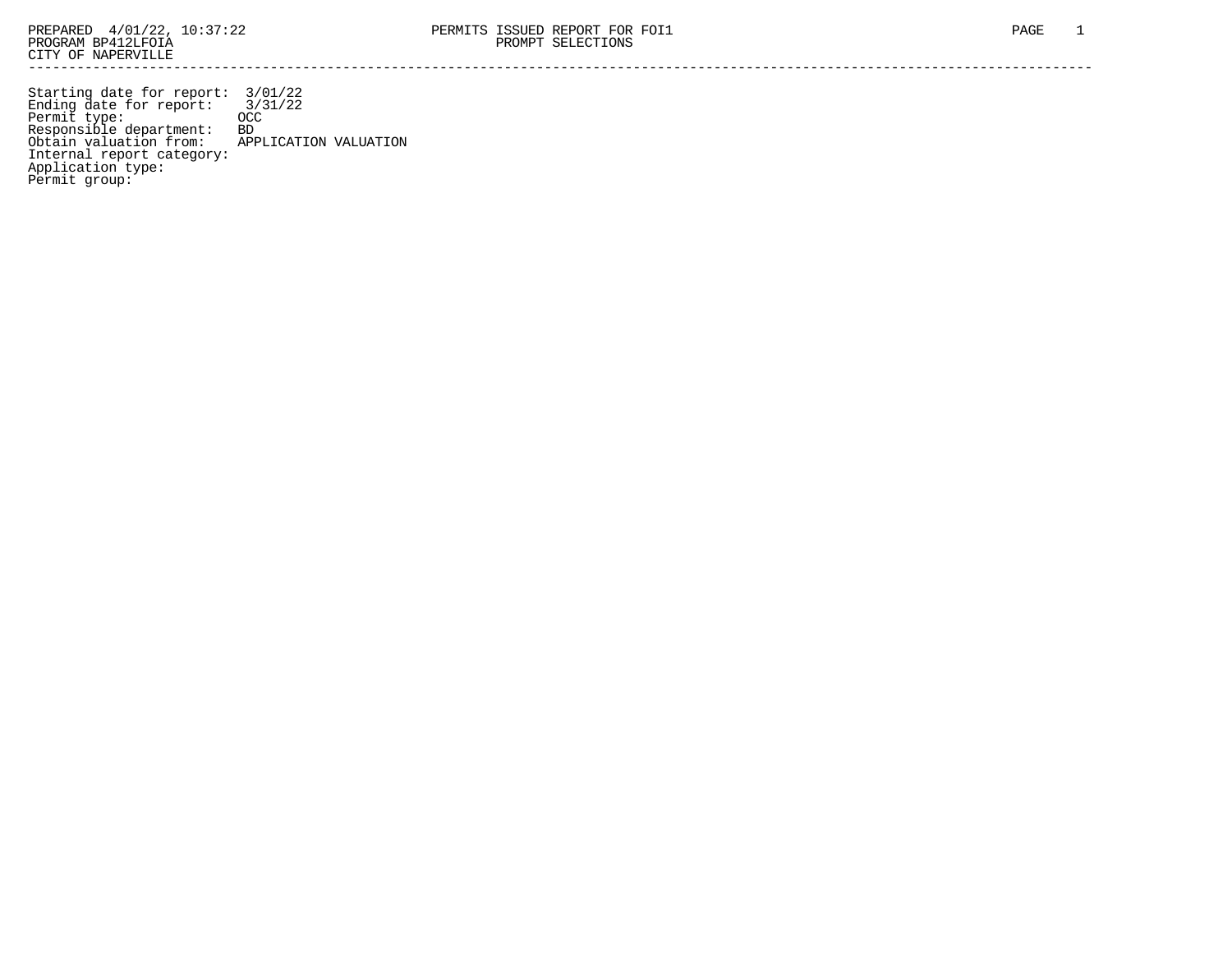## PREPARED 4/01/22, 10:37:22 PERMITS ISSUED REPORT<br>PROGRAM BP412LFOI1 PAGE 1 PROGRAM BP412LFOI1 3/01/22 THRU 3/31/22 CITY OF NAPERVILLE **Example 20** CITY OF NAPERVILLE PERMIT TYPE - OCC OCC INSPECT. PERMIT COM/RST OBTAINED VALUATION FROM APPLICATION VALUATION

| APPLICATION APPLICATION TYPE AND DESCRIPTION<br>DATE<br>VALUATION                                                                                                                                                                                                                                                          | Parcel Number<br>Alternate ID Code  | PROPERTY OWNER/<br>CONTRACTOR                         |
|----------------------------------------------------------------------------------------------------------------------------------------------------------------------------------------------------------------------------------------------------------------------------------------------------------------------------|-------------------------------------|-------------------------------------------------------|
| 22-00000149 OCCI OCCUPANCY INSPECTION                                                                                                                                                                                                                                                                                      | 1100 SHERMAN AV 107                 |                                                       |
| $--------$ 1/17/22<br>Contractor #:                                                                                                                                                                                                                                                                                        |                                     |                                                       |
|                                                                                                                                                                                                                                                                                                                            |                                     |                                                       |
| 22-00000213 OCCI OCCUPANCY INSPECTION                                                                                                                                                                                                                                                                                      | 944 S ROUTE 59                      |                                                       |
| $\begin{tabular}{ll} --------& & 1/25/22 \\ \textbf{Contractor} & \#: & \end{tabular}$                                                                                                                                                                                                                                     |                                     |                                                       |
| STRUCTURE - 000 000 FRIACO'S MEXICAN RESTAURANT & TEQUILA ISSUE DATE SUBCONTRACTOR(S)<br>PERMIT TYPE - OCC 00 OCC INSPECT. PERMIT COM/RST 3/01/22                                                                                                                                                                          |                                     |                                                       |
| 22-00000462 OCCI OCCUPANCY INSPECTION                                                                                                                                                                                                                                                                                      | 1980 THREE FARMS AV 112             |                                                       |
| $--------$ 2/23/22<br>Contractor #:                                                                                                                                                                                                                                                                                        | D-07261130090000 - OWNER/CONTRACTOR |                                                       |
| STRUCTURE - 000 000 A.Y. FAMILY DENTAL                                                                                                                                                                                                                                                                                     |                                     |                                                       |
| 22-00000473 OCCI OCCUPANCY INSPECTION                                                                                                                                                                                                                                                                                      | 2975 SHOWPLACE DR                   |                                                       |
| $--------$ 2/24/22<br>Contractor #:                                                                                                                                                                                                                                                                                        |                                     | the company's company's company's<br>OWNER/CONTRACTOR |
| $\begin{tabular}{lllllllll} \multicolumn{2}{c}{STRUTURE} & 000 & 000 & \multicolumn{2}{c}{ADVANCE} CARE MEDICAL NAPERVILLE & & & ISSUE DATE & & & SUBCONTRACTOR(S) \\ \multicolumn{2}{c}{PERMIT} TYPE & - & \multicolumn{2}{c}{OCC} & 00 & \multicolumn{2}{c}{OCC} & INSPECT. PERMIT COM/RST & & 3/03/22 \\ \end{tabular}$ |                                     |                                                       |
| 22-00000498 OCCI OCCUPANCY INSPECTION                                                                                                                                                                                                                                                                                      | 2960 ARTESIAN RD 120                |                                                       |
| ----------<br>ontractor #: 2/28/22<br>Contractor #:                                                                                                                                                                                                                                                                        |                                     |                                                       |
| $STRUCTURE$ - 000 000 KIDS STEM STUDIO<br>PERMIT TYPE - OCC 01 OCC INSPECT. PERMIT COM/RST 3/16/22                                                                                                                                                                                                                         | ISSUE DATE SUBCONTRACTOR(S)         |                                                       |
| 22-00000514 OCCI OCCUPANCY INSPECTION                                                                                                                                                                                                                                                                                      | 710 E OGDEN AV 645                  |                                                       |
| $--------- 3/01/22$                                                                                                                                                                                                                                                                                                        |                                     |                                                       |

Contractor #: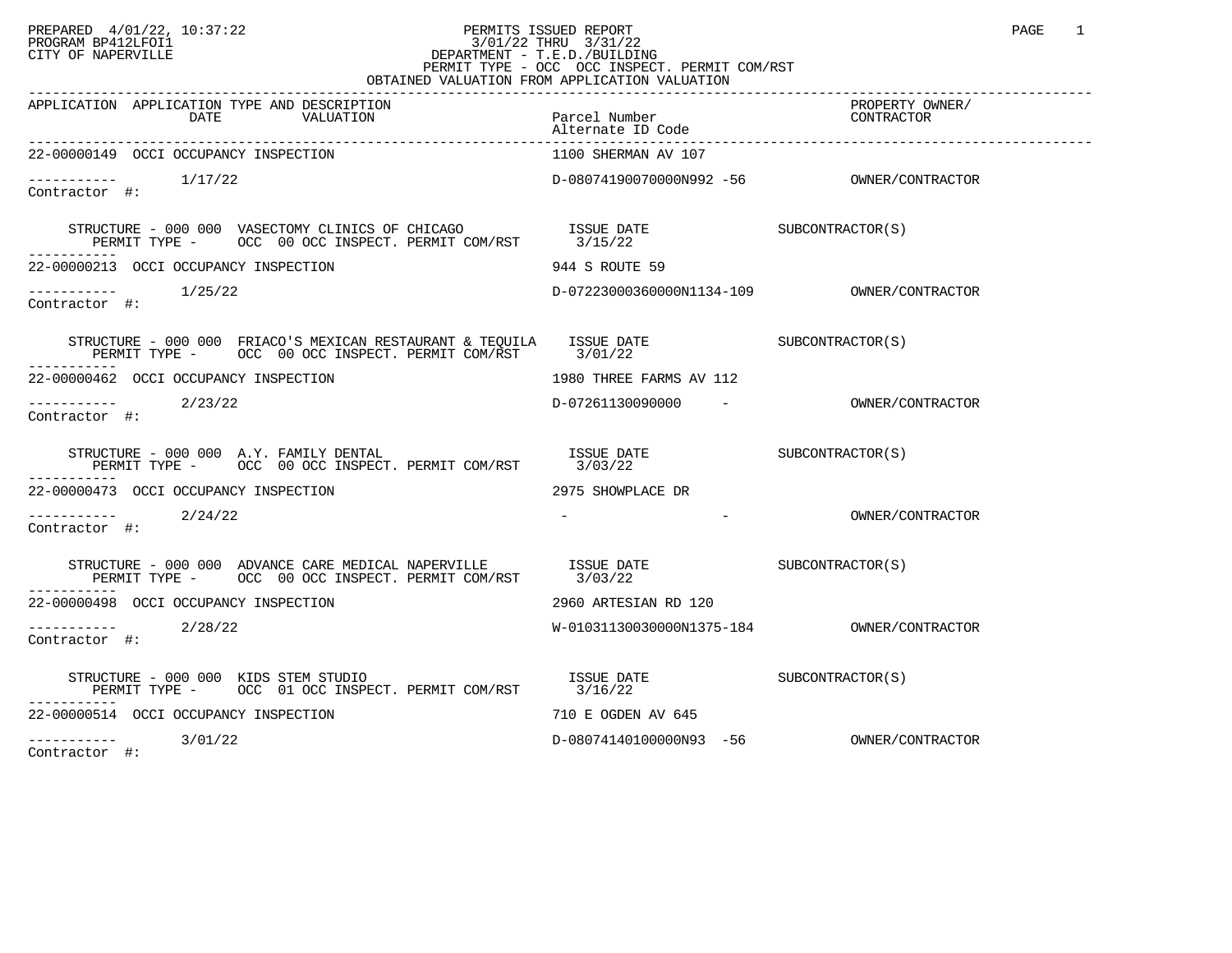## PREPARED 4/01/22, 10:37:22 PERMITS ISSUED REPORT PAGE 2<br>PROGRAM BP412LFOI1 PROGRAM PROGRAM BP412LFOI1 PROGRAM BP412LFOI1 3/01/22 THRU 3/31/22 CITY OF NAPERVILLE **Example 20** CITY OF NAPERVILLE PERMIT TYPE - OCC OCC INSPECT. PERMIT COM/RST

| OBTAINED VALUATION FROM APPLICATION VALUATION                                                                                                                                                                                                                                                                       |                                    |                               |  |  |
|---------------------------------------------------------------------------------------------------------------------------------------------------------------------------------------------------------------------------------------------------------------------------------------------------------------------|------------------------------------|-------------------------------|--|--|
| APPLICATION APPLICATION TYPE AND DESCRIPTION<br>DATE<br>VALUATION                                                                                                                                                                                                                                                   | Parcel Number<br>Alternate ID Code | PROPERTY OWNER/<br>CONTRACTOR |  |  |
| 22-00000514 (CONTINUED)<br>-----------                                                                                                                                                                                                                                                                              |                                    |                               |  |  |
|                                                                                                                                                                                                                                                                                                                     |                                    |                               |  |  |
| 22-00000521 OCCI OCCUPANCY INSPECTION                                                                                                                                                                                                                                                                               | 1250 N MILL ST 100                 |                               |  |  |
| $\frac{1}{2}$ -----------<br>Contractor #: 3/02/22                                                                                                                                                                                                                                                                  |                                    |                               |  |  |
|                                                                                                                                                                                                                                                                                                                     |                                    |                               |  |  |
| 22-00000523 OCCI OCCUPANCY INSPECTION                                                                                                                                                                                                                                                                               | 1823 HIGH GROVE LN 101             |                               |  |  |
| Contractor #:                                                                                                                                                                                                                                                                                                       |                                    |                               |  |  |
| $\begin{tabular}{lllllll} \texttt{STRUCTURE} & 000 & 000 & \texttt{RYDER MIDWEST WAREHOUSE} & \texttt{ISSUE} & \texttt{DATE} & \texttt{SUBCONTRACTOR(S)} \\ \texttt{PERMIT TYPE} & $\texttt{OCC} $ & 00$ & \texttt{OCC} $ & \texttt{INSERT}$. & \texttt{PERMIT} $ & \texttt{COM/RST} $ & 3/23/22$ \\ \end{tabular}$ |                                    |                               |  |  |
| 22-00000552 OCCI OCCUPANCY INSPECTION                                                                                                                                                                                                                                                                               | 2885 W DIEHL RD                    |                               |  |  |
| $--------$ 3/07/22<br>Contractor #:                                                                                                                                                                                                                                                                                 |                                    |                               |  |  |
|                                                                                                                                                                                                                                                                                                                     |                                    |                               |  |  |
| 22-00000555 OCCI OCCUPANCY INSPECTION                                                                                                                                                                                                                                                                               | 1812 HIGH GROVE LN                 |                               |  |  |
| $--------$ 3/07/22<br>Contractor #:                                                                                                                                                                                                                                                                                 |                                    |                               |  |  |
| STRUCTURE – 000 000 RYDER MIDWEST WAREHOUSE $$$ ISSUE DATE $$$ SUBCONTRACTOR(S) $$$ PERMIT TYPE – $$$ OCC 00 OCC INSPECT. PERMIT COM/RST $$3/23/22$                                                                                                                                                                 |                                    |                               |  |  |
| 22-00000557 OCCI OCCUPANCY INSPECTION                                                                                                                                                                                                                                                                               | 900 E DIEHL RD 141                 |                               |  |  |
| ----------- 3/07/22<br>Contractor #:                                                                                                                                                                                                                                                                                |                                    |                               |  |  |
| STRUCTURE - 000 000 COSYLAB USA INC<br>PERMIT TYPE - OCC 00 OCC INSPECT. PERMIT COM/RST 3/21/22                                                                                                                                                                                                                     | ISSUE DATE                         | SUBCONTRACTOR(S)              |  |  |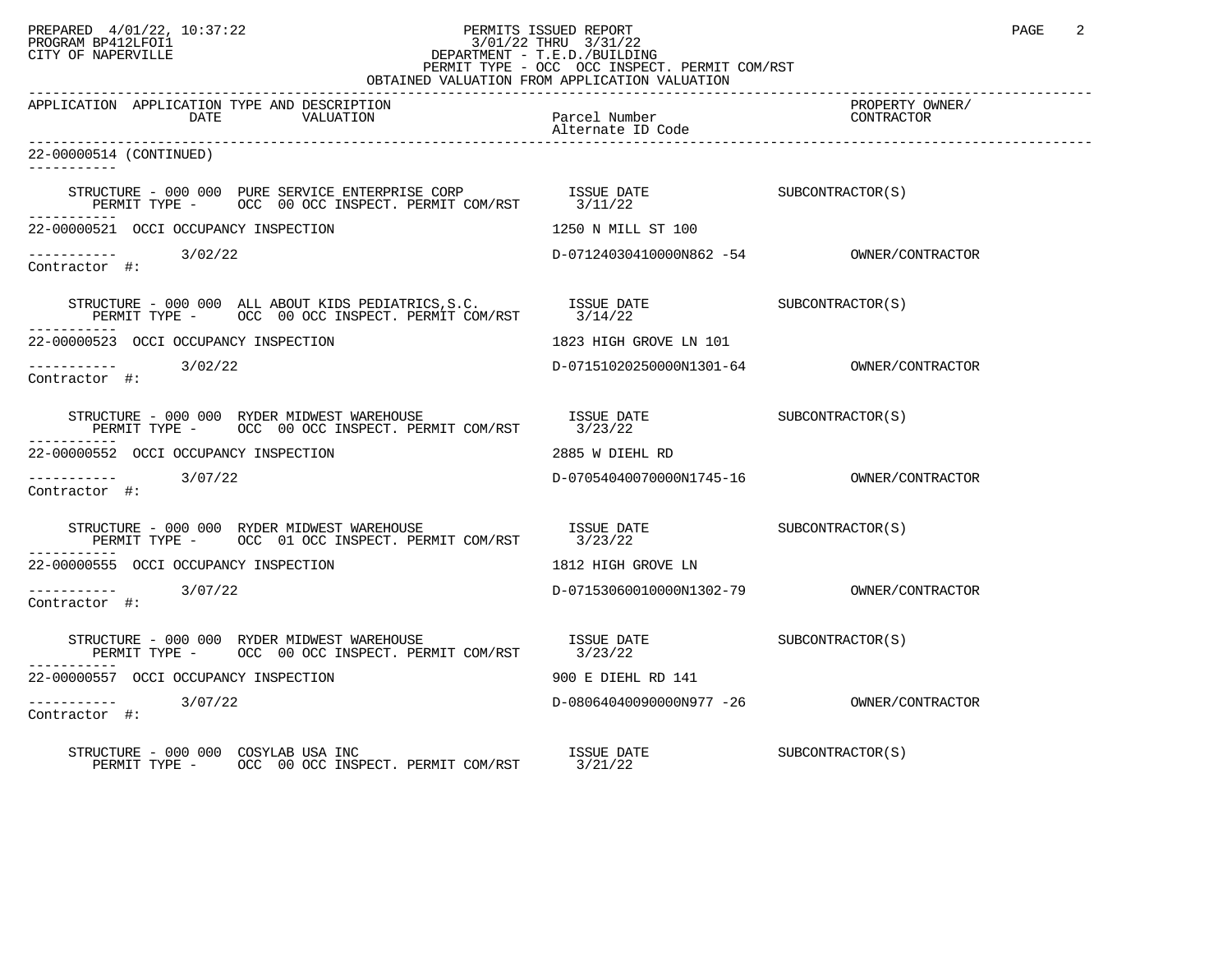## PREPARED 4/01/22, 10:37:22 PERMITS ISSUED REPORT<br>PROGRAM BP412LFOI1 10:37:22 PHRU 3/01/22 THRU 3/31/22<br>CITY OF NAPERVILLE PROGRAM BP412LFOI1 3/01/22 THRU 3/31/22 CITY OF NAPERVILLE **Example 20** CITY OF NAPERVILLE PERMIT TYPE - OCC OCC INSPECT. PERMIT COM/RST

| OBTAINED VALUATION FROM APPLICATION VALUATION                                                                                                                                                                                                                                                                                                     |                                                                                                                                                          |                 |  |  |
|---------------------------------------------------------------------------------------------------------------------------------------------------------------------------------------------------------------------------------------------------------------------------------------------------------------------------------------------------|----------------------------------------------------------------------------------------------------------------------------------------------------------|-----------------|--|--|
| APPLICATION APPLICATION TYPE AND DESCRIPTION                                                                                                                                                                                                                                                                                                      |                                                                                                                                                          | PROPERTY OWNER/ |  |  |
| 22-00000609 OCCI OCCUPANCY INSPECTION                                                                                                                                                                                                                                                                                                             | 351 E BAILEY RD                                                                                                                                          |                 |  |  |
| $--------$ 3/09/22<br>Contractor #:                                                                                                                                                                                                                                                                                                               |                                                                                                                                                          |                 |  |  |
| $\begin{tabular}{lllllllll} \multicolumn{2}{c}{STRUCTURE} & 000 & 000 & \text{FOOD} \text{ PLUS,} & \text{INC} & \text{ISSUE} \text{ DATE} & \text{SUE} & \text{SUBCONTRACTOR(S)} \\ \multicolumn{2}{c}{\text{PERMIT} \text{ TYPE}} & - & \text{OCC} & 00 \text{ OCC} \text{ INSPECT.} \text{ PERMIT} & \text{COM/RST} & 3/21/22 & \end{tabular}$ |                                                                                                                                                          |                 |  |  |
| 22-00000625 OCCI OCCUPANCY INSPECTION                                                                                                                                                                                                                                                                                                             | 1550 N ROUTE 59 132                                                                                                                                      |                 |  |  |
| $\frac{1}{2}$ $\frac{1}{2}$ $\frac{1}{2}$ $\frac{1}{2}$ $\frac{1}{2}$ $\frac{1}{2}$ $\frac{1}{2}$ $\frac{1}{2}$ $\frac{1}{2}$ $\frac{1}{2}$ $\frac{1}{2}$ $\frac{1}{2}$ $\frac{1}{2}$ $\frac{1}{2}$ $\frac{1}{2}$ $\frac{1}{2}$ $\frac{1}{2}$ $\frac{1}{2}$ $\frac{1}{2}$ $\frac{1}{2}$ $\frac{1}{2}$ $\frac{1}{2}$<br>Contractor #:              | D-07101080230000N268 -34 OWNER/CONTRACTOR                                                                                                                |                 |  |  |
| STRUCTURE - 000 000 VAPE STORE<br>PERMIT TYPE - OCC 00 OCC INSPECT. PERMIT COM/RST 3/21/22                                                                                                                                                                                                                                                        | ISSUE DATE SUBCONTRACTOR(S)                                                                                                                              |                 |  |  |
| 22-00000639 OCCI OCCUPANCY INSPECTION                                                                                                                                                                                                                                                                                                             | 5008 ACE LN                                                                                                                                              |                 |  |  |
| $--------$ 3/10/22<br>Contractor #:                                                                                                                                                                                                                                                                                                               |                                                                                                                                                          |                 |  |  |
| STRUCTURE - 000 000<br>PERMIT TYPE -     OCC 00 OCC INSPECT. PERMIT COM/RST     3/21/22                                                                                                                                                                                                                                                           | $\begin{array}{ll}\n\text{ISSUE} & \text{DATE} \\ \text{2.121.122}\n\end{array} \n\qquad \qquad \begin{array}{ll}\n\text{SUBCONTRACTOR(S)}\n\end{array}$ |                 |  |  |
| 22-00000669 OCCI OCCUPANCY INSPECTION                                                                                                                                                                                                                                                                                                             | 1831 BAY SCOTT CR 107                                                                                                                                    |                 |  |  |
| ----------- 3/14/22<br>Contractor #:                                                                                                                                                                                                                                                                                                              |                                                                                                                                                          |                 |  |  |
|                                                                                                                                                                                                                                                                                                                                                   |                                                                                                                                                          |                 |  |  |
| 22-00000747 OCCI OCCUPANCY INSPECTION                                                                                                                                                                                                                                                                                                             | 1280 IROOUOIS AV 402                                                                                                                                     |                 |  |  |
| $--------$ 3/17/22<br>Contractor #:                                                                                                                                                                                                                                                                                                               |                                                                                                                                                          |                 |  |  |
| STRUCTURE - 000 000<br>PERMIT TYPE - OCC 00 OCC INSPECT. PERMIT COM/RST 3/28/22                                                                                                                                                                                                                                                                   | ISSUE DATE SUBCONTRACTOR(S)                                                                                                                              |                 |  |  |
| 22-00000792 OCCI OCCUPANCY INSPECTION                                                                                                                                                                                                                                                                                                             | 1250 N MILL ST 101                                                                                                                                       |                 |  |  |
| $---------$ 3/21/22                                                                                                                                                                                                                                                                                                                               | D-07124030410000N862 -54 OWNER/CONTRACTOR                                                                                                                |                 |  |  |

Contractor #: